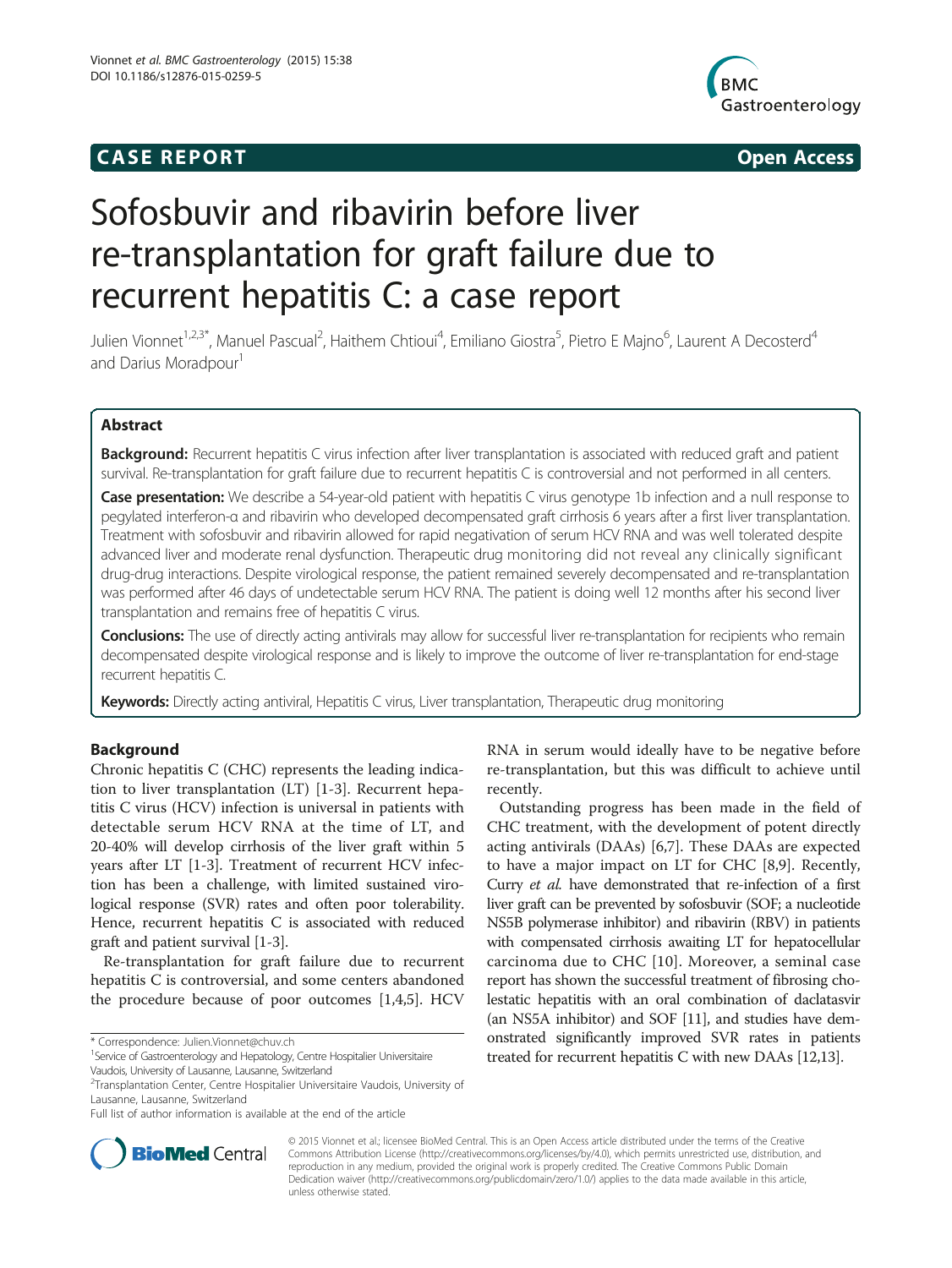Here, we report the first case to our knowledge of a successful SOF and RBV treatment before liver retransplantation for terminal graft failure due to recurrent hepatitis C. This treatment regimen allowed for retransplantation and successfully prevented re-infection of the second liver graft.

## Case presentation

A 54-year-old Caucasian male developed end-stage liver failure due to HCV genotype 1b infection and received LT for a first time in 2007. Recurrent hepatitis C was documented in 2008 (Metavir score A2F1) and treated with pegylated interferon- $\alpha$  (PEG-IFN- $\alpha$ ) and RBV, with a null response. Advanced fibrosis (Metavir score A2F3) was documented in 2011. Incipient graft failure and right retinal detachment subsequently precluded IFNbased antiviral therapy. Progressive graft failure was noted toward the end of 2012. At no point there was any evidence of allograft rejection. In September 2013, the Child-Pugh score increased to C10 and model for end-stage liver disease (MELD) score to 26, with jaundice, ascites, edema and profound fatigue. Total bilirubin was 229 μmol/l, albumin 29 g/l, prothrombin time 41%, INR 1.6, and serum creatinine 140 μmol/l. Immunosuppressive treatment consisted of cyclosporine 50 mg bid (with trough levels around 80 μg/l) and prednisone 5 mg qd. Multidisciplinary team discussion concluded to listing of the patient for re-transplantation provided that he could benefit from effective antiviral therapy before his second LT.

SOF was provided by Gilead Sciences Inc. (Foster City, CA) on a compassionate use basis and was started at a

dose of 400 mg qd at the beginning of November 2013. Given the impaired renal function, RBV was started 3 weeks prior to SOF to ensure tolerability and pursued thereafter at a daily dose of 400-600 mg. As shown in Figure 1, HCV RNA declined rapidly upon the introduction of SOF and became undetectable 3 weeks later. Treatment was well tolerated and there was no need for the administration of erythropoietin.

The results of therapeutic drug monitoring (TDM) for SOF, RBV and cyclosporine are shown in Table [1.](#page-2-0) Details of the methodology developed to measure plasma concentrations of SOF, based on liquid chromatography coupled with tandem mass spectrometry, will be reported elsewhere (LAD, unpublished data). RBV plasma concentrations were determined using a previously described analytical method [[14](#page-3-0)]. Cyclosporine trough levels were determined by enzyme multiplied immunoassay on a Cobas Integra® 400 plus system using reagents from Roche Diagnostics (Rotkreuz, Switzerland).

As shown in Table [1,](#page-2-0) SOF was measurable in the ng/ ml concentration range in some of the plasma samples obtained 24 hours after drug administration. RBV concentrations reached a steady state between 2000 and 2500 ng/ml after around 4 weeks. Doses of cyclosporine had to be reduced by 25% in the last weeks before retransplantation likely due to progressive liver dysfunction.

As shown in Figure 1, liver function continued to deteriorate despite the virological response, with an increase of the MELD score to 29. Therefore, re-transplantation was performed in January 2014, after a total of 66 days on SOF and 46 days of undetectable serum HCV RNA. SOF and RBV were both discontinued at re-transplantation.



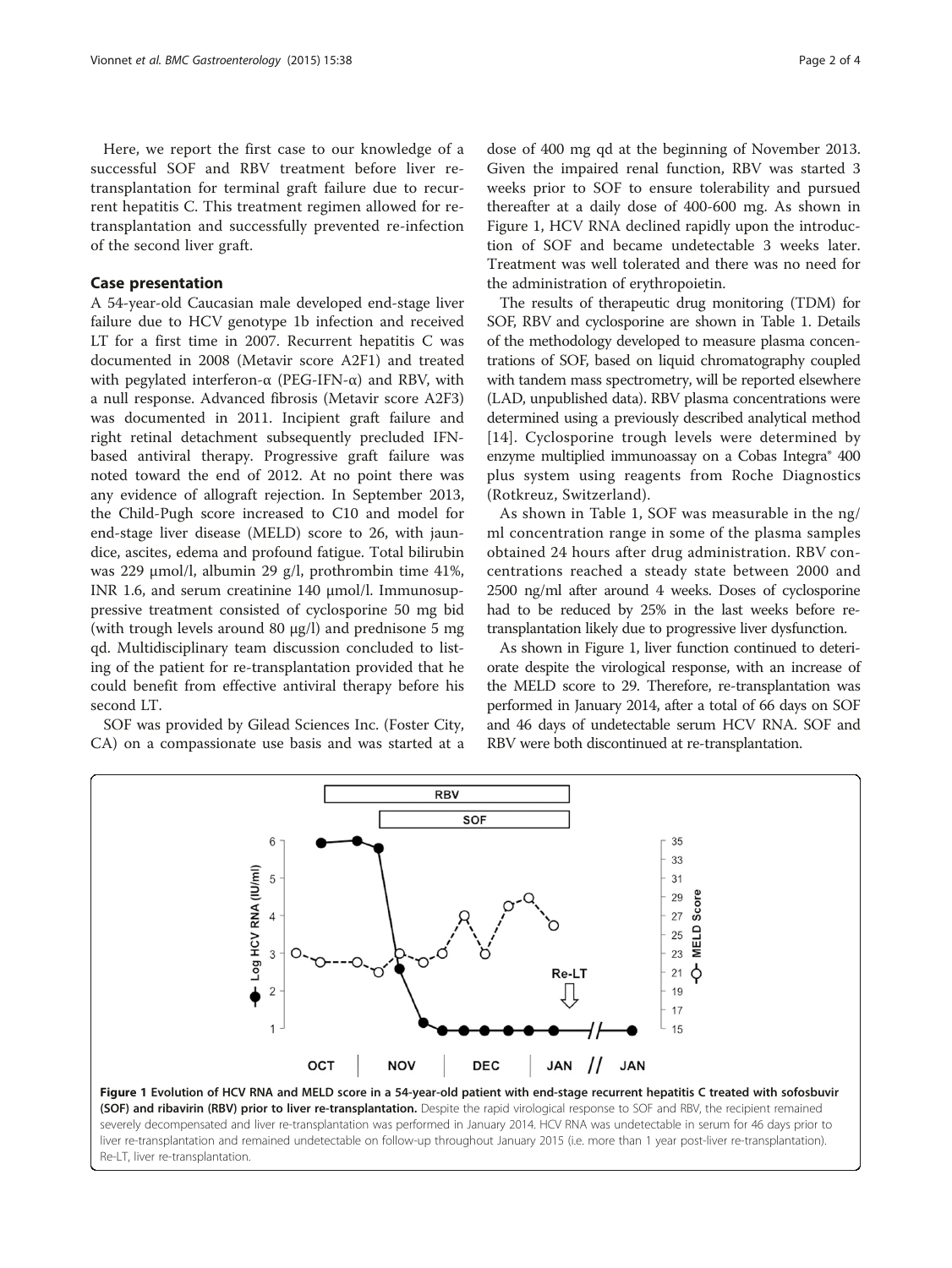| Tx<br>wk       | <b>RBV</b> dose<br>(mq) | <b>RBV level</b><br>(nq/ml) | SOF dose<br>(mg) | <b>SOF level</b><br>(nq/ml) | CsA dose<br>(mq) | <b>CsA</b> level<br>$(\mu g/l)$ | Creat.<br>$(\mu mol/l)$ | <b>INR</b> | <b>Total bilirubin</b><br>$(\mu mol/l)$ | <b>HCV RNA</b><br>$(log$ $ U/m )$ |
|----------------|-------------------------|-----------------------------|------------------|-----------------------------|------------------|---------------------------------|-------------------------|------------|-----------------------------------------|-----------------------------------|
| $-3$           |                         | <b>ND</b>                   |                  |                             | 50-50            | 79                              | 124                     | 1.5        | 119                                     | 5.9                               |
| $-1$           | 400                     | 873                         |                  | $\sim$                      | 50-50            | 77                              | 121                     | 1.7        | 102                                     | 6.0                               |
| 0              | 400                     | 1253                        |                  | ۰                           | 50-50            | 69                              | 118                     | 1.6        | 101                                     | 5.8                               |
| 1              | 600                     | 1453                        | 400              | <b>ND</b>                   | 50-50            | 67                              | 132                     | 1.7        | 102                                     | 2.6                               |
| $\overline{2}$ | 600                     | 2161                        | 400              | 0.7                         | $50 - 50$        | 83                              | 113                     | 1.7        | 118                                     | $<$ 1.2 (traces)                  |
| 3              | 600                     | 2234                        | 400              | <b>ND</b>                   | $50 - 50$        | 91                              | 138                     | 1.7        | 103                                     | ND.                               |
| 4              | 400                     | 2457                        | 400              | 0.8                         | $50 - 50$        | 86                              | 160                     | 1.8        | 168                                     | ND.                               |
| 5              | 400                     | 1968                        | 400              | <b>NA</b>                   | 50-50            | 103                             | 133                     | 1.8        | 83                                      | ND.                               |
| 6              | 400                     | 2789                        | 400              | 1.9                         | $50 - 25$        | 81                              | 173                     | 2.0        | 106                                     | <b>ND</b>                         |
| 8              | 400                     | 2594                        | 400              | <b>ND</b>                   | $50 - 25$        | 63                              | 203                     | 1.9        | 129                                     | ND.                               |
| 10             | 400                     | 2231                        | 400              | <b>ND</b>                   | $50 - 25$        | 79                              | 188                     | 1.6        | 116                                     | ND.                               |

<span id="page-2-0"></span>Table 1 Therapeutic drug monitoring and selected laboratory values

Treatment weeks (Tx wk) relate to the start of sofosbuvir (SOF). Ribavirin (RBV) was started following the blood drawing on week -3 and SOF following the blood drawing on week 0. Creat., creatinine; CsA, cyclosporine A; INR, international normalized ratio; NA, not available; ND, not detectable; RBV, ribavirin.

The postoperative course was uneventful and the patient returned home 4 weeks later. An episode of acute cellular rejection (Banff 7) was treated with high-dose corticosteroid boluses in March 2014. Liver function tests have remained normal in the following and, most importantly, HCV RNA has remained undetectable throughout the entire postoperative course until January 2015, i.e. more than 1 year after re-transplantation.

#### **Discussion**

The management of recurrent HCV infection after LT represented a major challenge until recently. PEG-IFN-α and RBV combination therapy has limited efficacy and is difficult to manage [[1-3\]](#page-3-0). Tolerability remained generally poor and there were significant drug-drug interactions with triple therapy comprising the first-generation NS3- 4A protease inhibitors telaprevir or boceprevir [\[15,16](#page-3-0)]. However, outcomes have improved greatly with the advent of new DAAs and IFN-free combination therapies [[8,9,12,13](#page-3-0)]. More importantly, these new therapeutic options also offer opportunities to treat HCV infection prior to LT and to prevent re-infection of the graft. In this context, Curry et al. recently reported the successful use of SOF and RBV in a series of patients with compensated cirrhosis awaiting a first LT for HCV-related hepatocellular carcinoma [\[10\]](#page-3-0). The authors found that HCV RNA negativity in serum for at least 30 days prior to LT prevented HCV re-infection in the majority of patients.

We report here the first case to our knowledge of successful SOF and RBV treatment before re-transplantation of a patient with graft failure due to recurrent hepatitis C, with a previous null response to PEG-IFN-α and RBV combination therapy. Antiviral therapy was well tolerated and resulted in undetectable HCV RNA in serum within 3 weeks. Despite this rapid and complete virological response, liver function continued to deteriorate. This is consistent

with a recent report on the use of SOF plus daclatasvir for post-transplant recurrent hepatitis C in which there was a lack of clinical benefit when treatment was given late [[17](#page-3-0)]. Liver re-transplantation was performed after 46 days of undetectable HCV RNA, without re-infection of the second graft.

TDM of SOF, RBV and cyclosporine demonstrated the absence of excessive accumulation of any of these drugs in our patient.

SOF is a prodrug with short half-life (about 0.4 h) and rapid uptake into hepatocytes, followed by phosphorylation to the active triphosphate derivative. While the inactive metabolite GS-331007 accounts for > 90%, SOF itself accounts for only about 4% of the systemic exposure. Hence, the low but still measurable SOF trough plasma concentrations observed at some time points period are consistent with an increase in SOF exposure, expected with impaired liver and renal function as well as the co-administration of cyclosporine. Indeed, an average 143% increase in SOF area under the curve (AUC) was described in patients with severe hepatic impairment [\[18\]](#page-3-0) and an increase by 61 and 107% was found in mild and moderate renal failure, respectively [\[19](#page-3-0)]. In addition, a 4.5-fold increase in SOF AUC was reported in the context of concomitant cyclosporine administration [[20](#page-3-0)]. In our patient, impaired liver function, the administration of cyclosporine and mild to moderate renal impairment likely explain a 6- to 8-fold increase in SOF exposure, consistent with plasma concentrations that are still measurable 24 hours after drug administration. However, no dose adjustment was required in our patient. As reported previously, SOF exposure had no significant impact on cyclosporine levels [\[20](#page-3-0)].

#### Conclusion

This observation illustrates the successful and safe treatment with SOF and RBV in a patient with decompensated